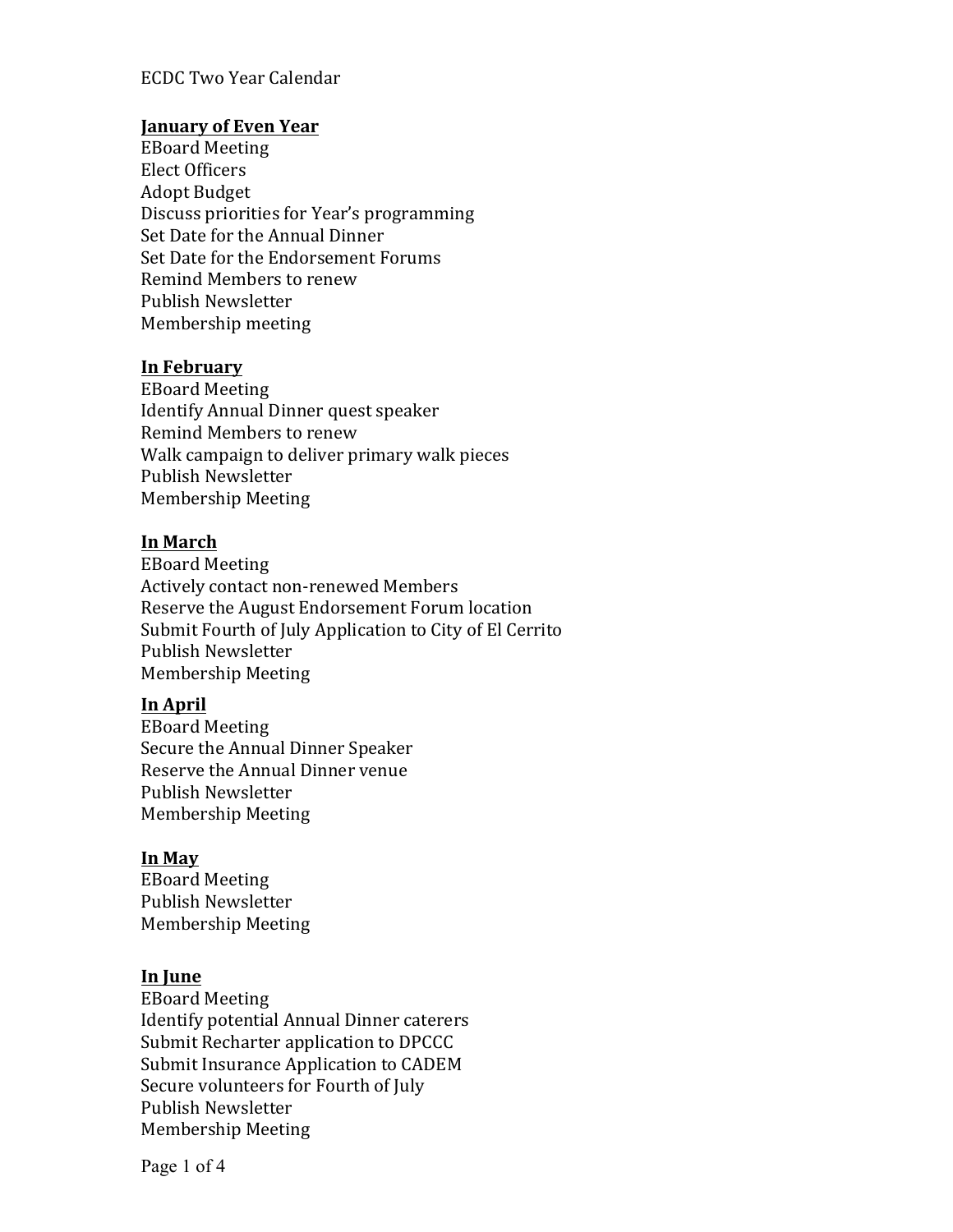# **In July of Even Year**

EBoard Meeting Fourth of July Booth Select caterer Deposit to Caterer Deposit to Annual Dinner venue Annual Dinner article and announcement flyers Set up paypal link for Annual Dinner Add Annual Dinner information to the website Publish Newsletter Ballot Measure Endorsement Forum and Membership Meeting

### **In August**

EBoard Meeting Set date for the Holiday Party Secure printer for walk piece Publish Newsletter Endorsement Forum and Membership Meeting

### **In September**

EBoard Meeting Calls to members Regarding Annual Dinner. Walk Campaign to deliver walk piece Set next year annual dues Select DPCCC Representative and Alternate Publish Newsletter Outstanding Candidate Endorsement and Membership Meeting

# **In October**

EBoard Meeting Publish Newsletter Annual Dinner and Membership Meeting

### **In November**

EBoard Meeting Publish Newsletter Membership Meeting and Election Recap

### **In December**

EBoard Meeting Publish Newsletter Annual Holiday Party and consideration of CADEM Delegates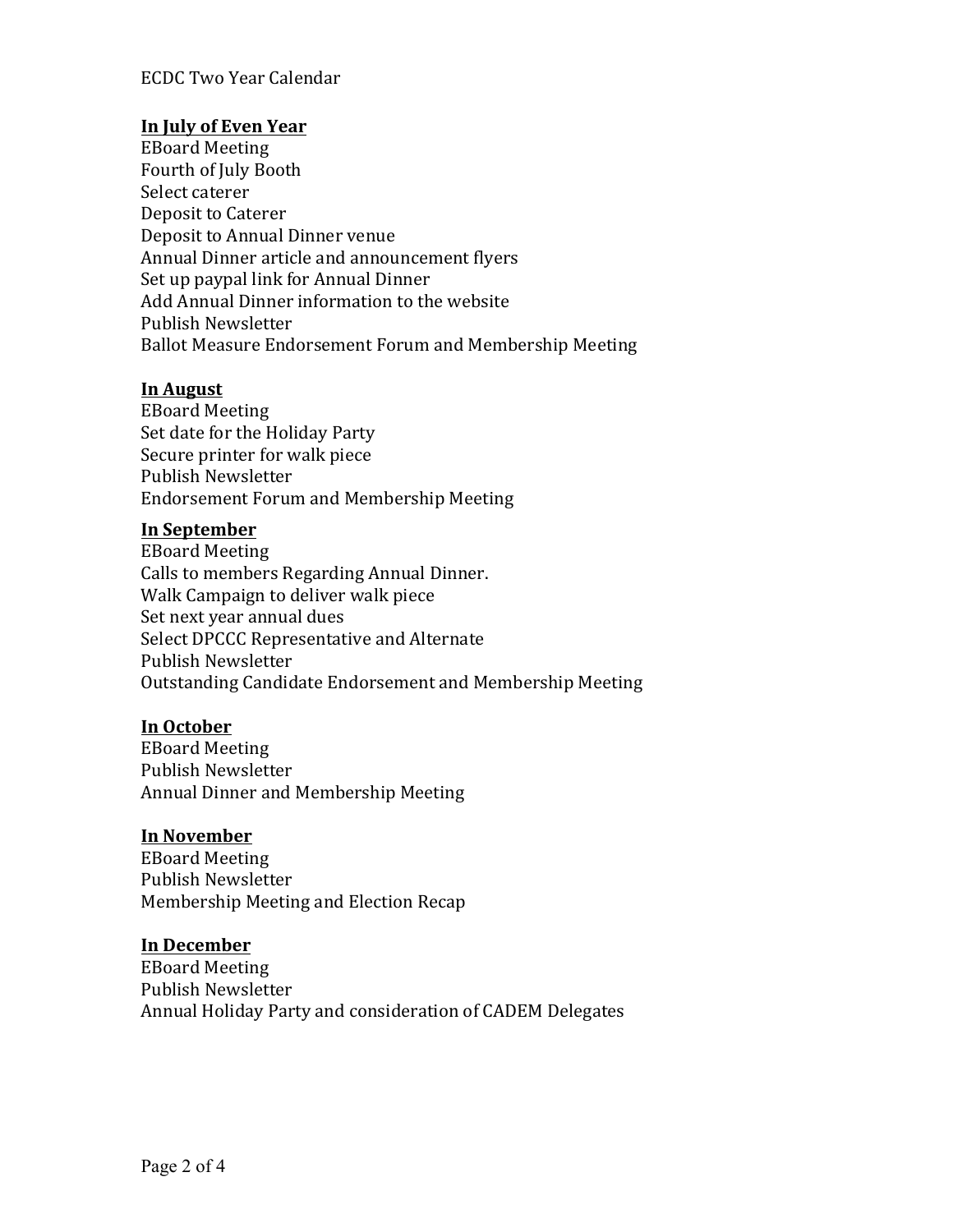### ECDC Two Year Calendar

### **January of Odd Year**

EBoard Meeting Elect Officers Adopt Budget Discuss priorities for Year's programming Set Date for the Annual Dinner Set Date for the Endorsement Forums Remind Members to renew Publish Newsletter Endorsement Forum for AD15 CADEM Candidates

### **In February**

EBoard Meeting Identify Annual Dinner quest speaker Remind Members to renew Publish Newsletter Membership Meeting

### **In March**

EBoard Meeting Actively contact non-renewed Members Reserve the August Endorsement Forum location Submit Fourth of July Application to City of El Cerrito Publish Newsletter Membership Meeting

# **In April**

EBoard Meeting Secure the Annual Dinner Speaker Reserve the Annual Dinner venue Publish Newsletter Membership Meeting

### **In May**

EBoard Meeting Publish Newsletter Membership Meeting

### **In June**

EBoard Meeting Identify potential Annual Dinner caterers Submit Recharter application to DPCCC including roster for determining number of Delegates for pre-endorsement caucus to Democratic Party Endorsement vote in even-Year January Submit Insurance Application to CADEM Secure volunteers for Fourth of July Publish Newsletter Membership Meeting

Page 3 of 4